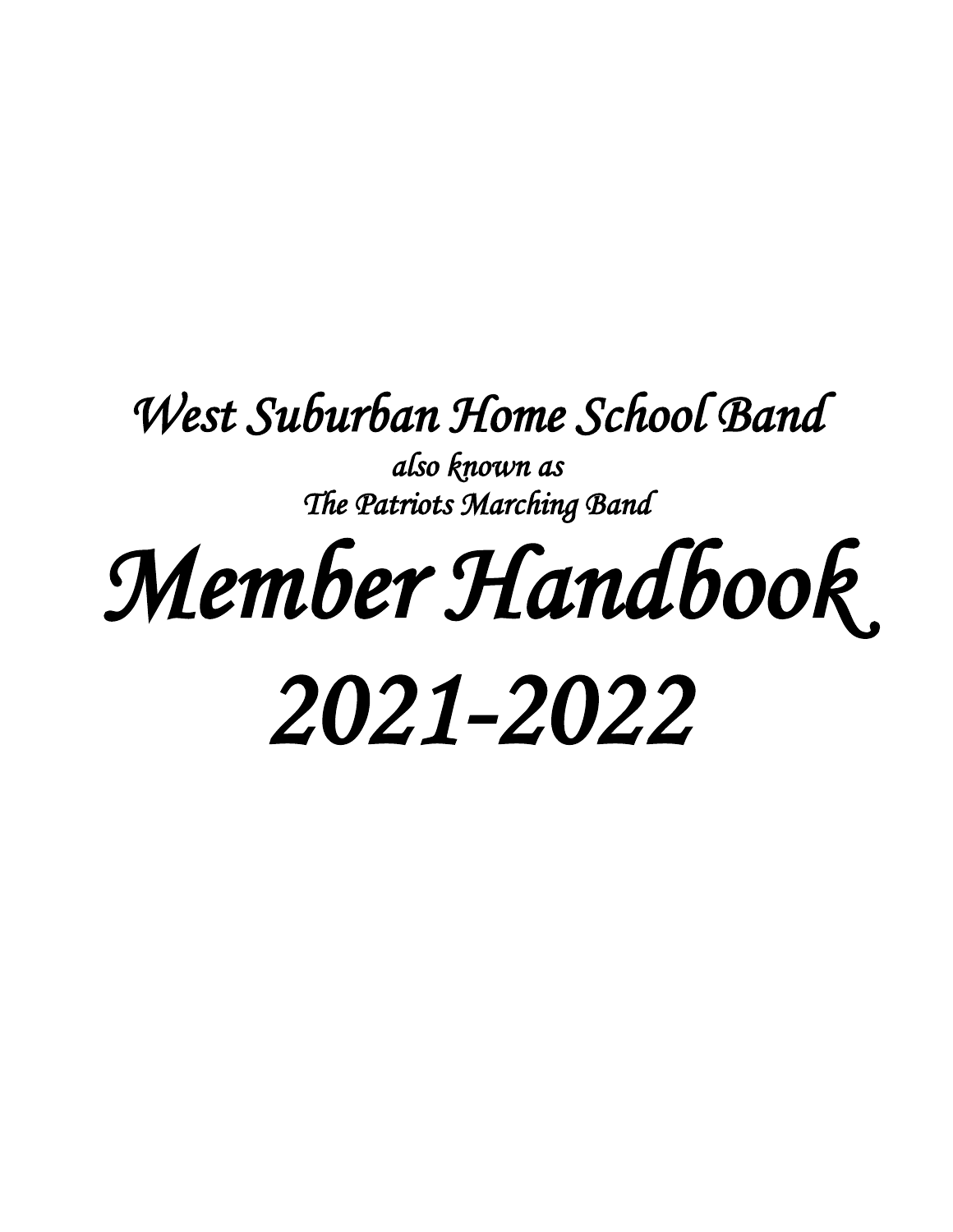# **CONTENTS**

# **West Suburban Home School Band OUR VISION, MISSION, VALUES, FAITH, FAMILIES, MEMBERS 4**

# **Means of communication…5**

- **DIRECTOR AND STAFF\_\_\_5**
- **BAND COMMUNICATIONS VIA WEBSITE\_\_\_5 BAND DIRECTORY\_\_\_5**
	- **IN CASE OF EMERGENCIES\_\_\_5**
		- **BAND BUDDIES\_\_\_6**
		- **WSHSB ON FACEBOOK\_\_\_6**

# **Boosters …6**

# **Attendance, Absences and Corrective Actions…6**

- **REPORTING ABSENCES and DATE CONFLICTS\_\_\_6**
- **HOW MULTIPLE ABSCENSES ARE HANDLED PER TRIMESTER\_\_\_6**

### **Registration - Tuition, Fees, Fines…6**

### **CONCERT TRIMESTER FEES\_\_6**

**SUMMER MARCHING REGISTRATION AND HAT FINE\_\_7**

# **Rentals…7**

### **Supplies…7**

- LABEL ALL YOUR BELONGINGS, WIND AND PERCUSSION
	- **SUPPLY LIST\_\_\_7**
		- For All Cadets
	- All Musicians, including Cadets**\_\_\_8** Supplies Beyond Weekly Needs**\_\_\_8**

# **Getting Acclimated…8**

- **NAME TAGS/SHEETS\_\_8**<br>IMESTER SCHEDULE 8
- **TRIMESTER SCHEDULE\_\_\_8**
- **WEEKLY BAND PRACTICE TIMES\_\_\_9**
- **SPECIAL NOTE ON EXTRA EARLY ARRIVALS\_\_\_9**
	- **AGENDA FOR WEEKLY REHEARSALS\_\_9**
		- **SECTIONALS ARE MANDATORY\_\_\_9**
- **PRACTICE TIMES AND PRACTICE REPORTS\_\_10**
	- **RESPECT FOR WSHSB EQUIPMENT\_\_10**
		- **MUSIC RESOURCES-AUDIO LINKS\_\_10**
			- **MUSIC RESOURCES-WEBPAGE\_\_10**

# **AT BAND PRACTICE Week to Week…10**

- File Folders**\_\_11**
	- Tuning**\_\_11**
- Stay Inside**\_\_11**
- Especially for Percussionists**\_\_11**
- Noise from Those not rehearsing, etc. **\_\_11** No Switching of PARTS or CHAIRS**\_\_11**
	- Respect the premises\_\_**11**
- Only Play in Band(s) Auditioned For**\_\_11**
	- No Hats\_\_**11**
	- Talking During Band**\_\_11**
		- Prompt pick-up**\_\_11**

# **Code of Conduct for all WSHSB Members…11**

- **PERSONAL CHARACTER\_\_11**
- **PROHIBITED ACTIVITIES\_\_12**

# **Regarding WSHSB Sheet Music…12**

**CARING FOR WSHSB MUSIC\_\_12 NOTE ON MISSING MUSIC\_\_12 WSHSB MUSIC RETURN\_\_12**

# **Dress Codes…13**

**DRESS CODE OVERVIEW\_\_13 DRESS CODE FOR PRACTICES\_\_13**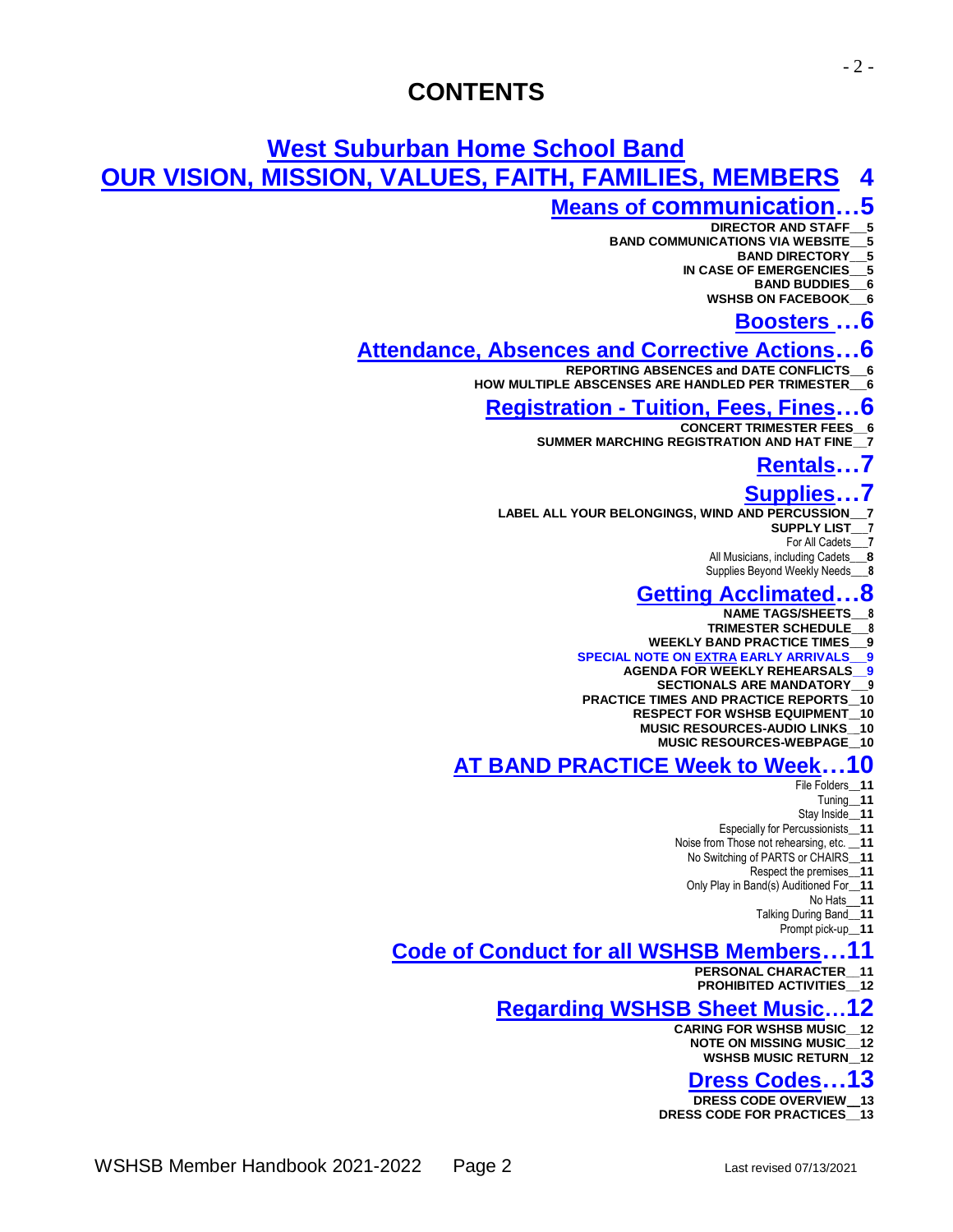# **and SUMMER MARCHING…13**

TOPS**\_\_13**

- 3 -

- BOTTOMS**\_\_13** SHOES and SOCKS**\_\_14**
- CUMMERBUNDS and BOWTIES\_\_**14**
- BLUE SYMPHONIC JACKETS**\_\_14**
	- AWARDS and JEWELERY**\_\_14**
		- HAIR and MAKEUP**\_\_14**
- REMAIN IN CONCERT DRESS**\_\_14**
	- REGARDING SKIRTS**\_\_15**
- REGARDING MARCHING SHOES\_\_**15**

# **Jacket and Pants Fitting…15**

**RULE FOR RETURNING JACKETS\_\_15 USED BAND CLOTHING\_\_15**

# **Student Helpers, Adult Helpers, and Multiple Instruments…16**

- **STUDENT HELPERS\_\_16**
- **ADULT HELPERS\_\_16**
- **MULTIPLE INSTRUMENTS\_\_16**

# **Additional Performance Opportunities…16**

- **CADET PERFORMANCES\_\_16**
- **WHEATON LIGHT-A-HOLIDAY PARADE\_\_16**
- **SOLO AND ENSEMBLE CONTEST (aka SEC)\_\_17**
	- **SUMMER MARCHING BAND\_\_17**

# **Band Families Help Recruit…17**

**WE ARE COUNTING ON YOU\_\_17**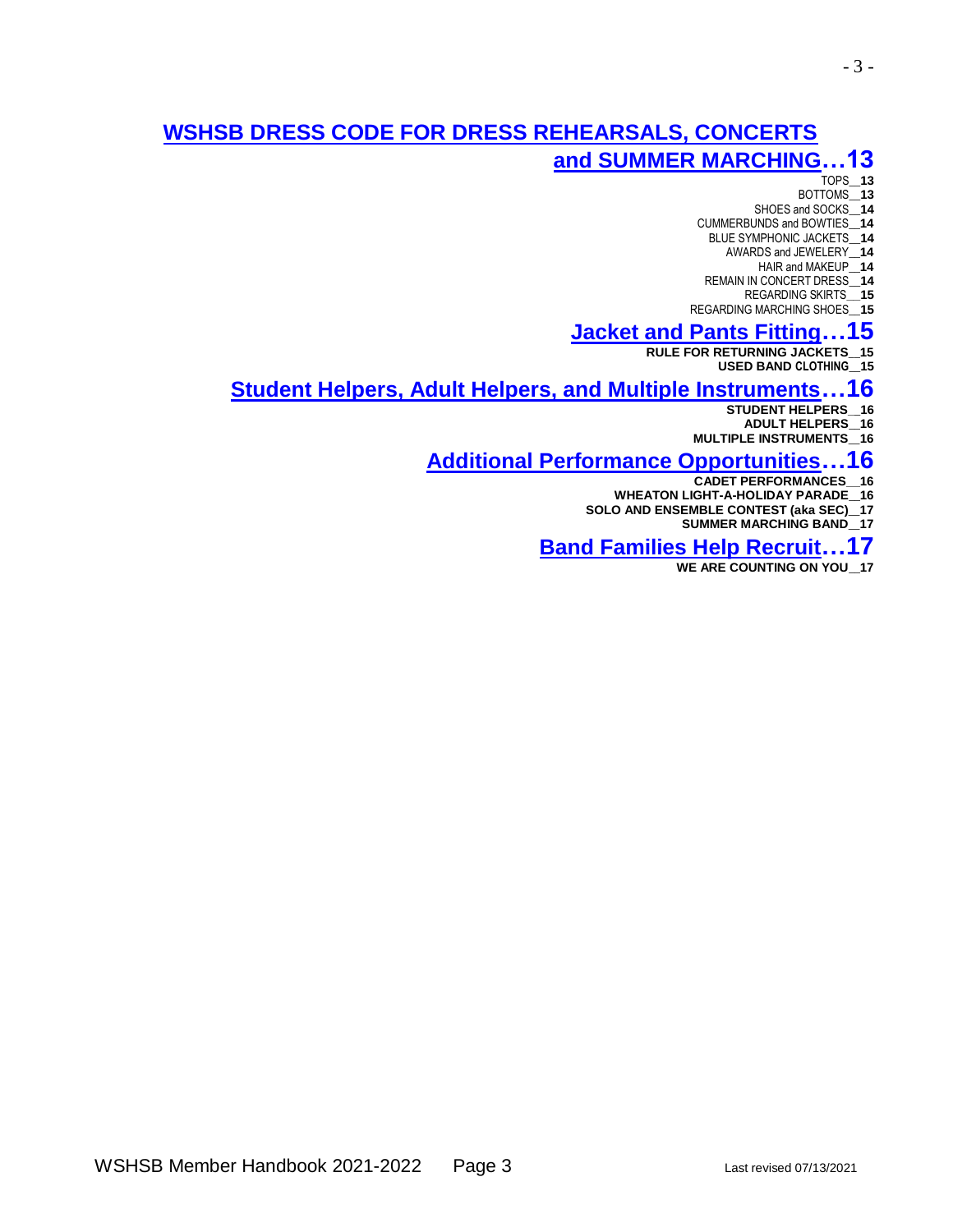# **West Suburban Home School Band OUR VISION, MISSION, VALUES, FAITH, FAMILIES, MEMBERS**

# **OUR VISION**

We will "make music from our heart to the Lord" (Ephesians 5:19)

# **OUR MISSION**

We provide musical instruction for homeschooled students giving them the chance to perform high quality band music in a setting that gives glory to God.

# **OUR CORE VALUES**

• Obedience to God

- Christian Identity
- Love of Others
- Joyful service
- Excellence

# **OUR FAITH**

We believe in one God, the Father almighty, maker of heaven and earth, of all things visible and invisible.

We believe in one Lord Jesus Christ, the Only Begotten Son of God, born of the Father before all ages. God from God, Light from Light, true God from true God, begotten, not made, through him all things were made. For us and for our salvation he came down from heaven, and by the Holy Spirit was incarnate of the Virgin Mary, and became man. For our sake he was crucified under Pontius Pilate, suffered death and was buried, and rose again on the third day in accordance with the Scriptures. He ascended into heaven and is seated at the right hand of the Father. He will come again in glory to judge the living and the dead and his kingdom will have no end. We believe in the Holy Spirit, the Lord, the giver of life, who proceeds from the Father and the Son, who with the Father and the Son is adored and glorified, who has spoken through the prophets. We believe in one, holy, catholic\* and apostolic Church. We confess one Baptism for the forgiveness of sins and we look forward to the resurrection of the dead and the life of the world to come. Amen.

# **OUR FAMILIES**

We are committed to the home and family as set forth in Holy Scripture. We believe that God wonderfully and immutably created each person as male or female. These two distinct, complementary genders together reflect the image and nature of God. We believe God has ordained and created marriage to exist between one man and one woman with absolute marital fidelity. We view the family as the first and best tool for the education of children. It is our firm conviction that we uphold the dignity of each individual as we embrace the unchanging and longstanding principles of scriptural truth.

# **OUR MEMBERS**

Any student who is homeschooled as well as their parent(s) is welcome to be a part of the West Suburban Home School Band; there is no faith requirement for participation. However, while participating in any band activity, it is expected that band members will be respectful of our stated

\*universal Christian

beliefs.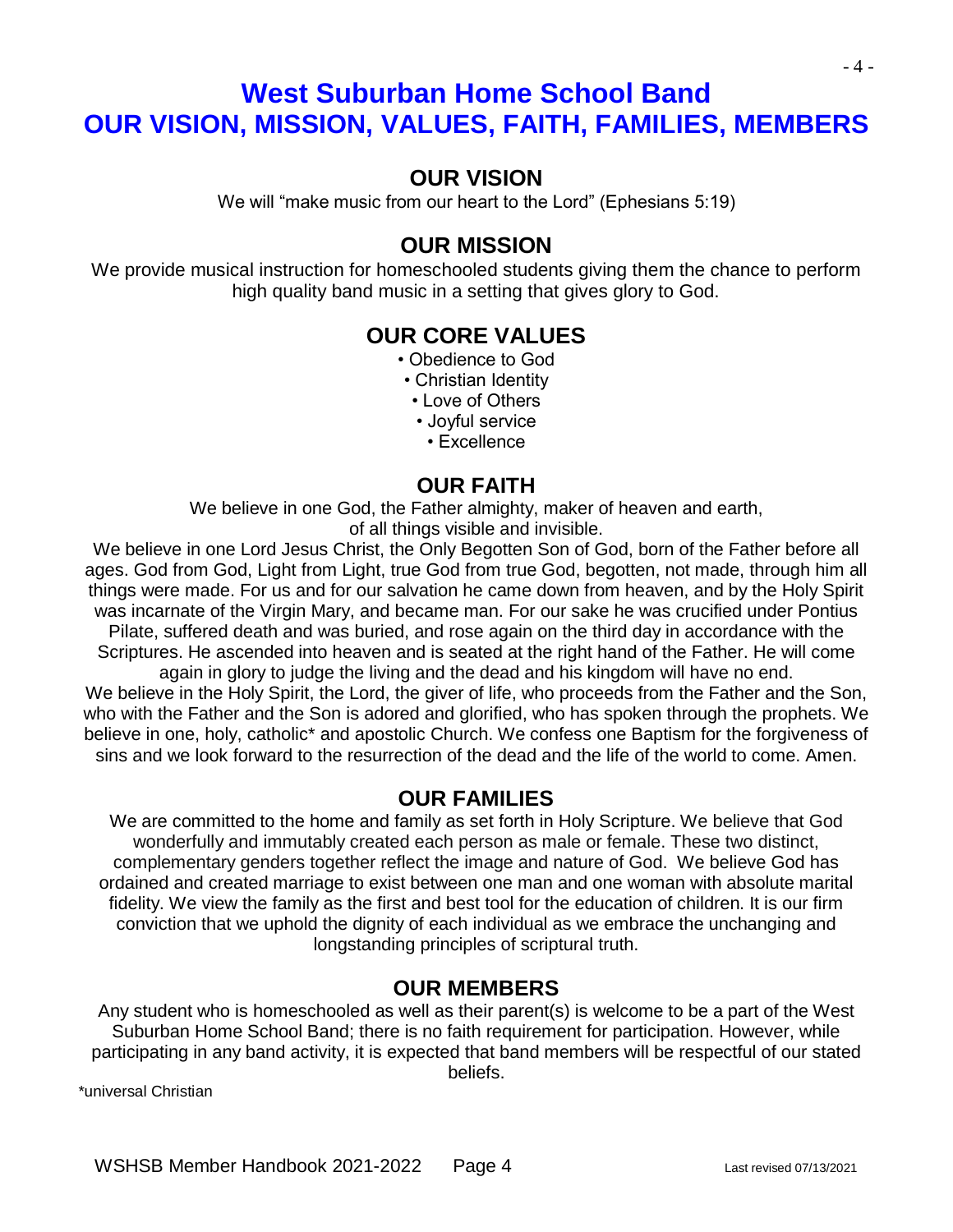# **Means of communication**

### **DIRECTOR AND STAFF**

Mrs. Karen Borow – **Director of Bands**/Home School Outreach/Facebook Co-Admin Mrs. Dena Weisner-Pardee – (aka Mrs. WP), Business Manager

Mrs. Peggy Szklanecki – Boosters/Parent **Weekly Rehearsals** Volunteer Coordinator

Mrs. Trudie Mergen – Webmaster/Rehearsal Notes/Name Tags

Mrs. Linda Gutfeldt – Concert Logistics

Mrs. Tara Romsaithong – Solo and Ensemble Contest (SEC), Band apparel order

Mrs. Julie Lano – Administration and Facebook Co-Admin

And Boosters/Parent **Special Events** Volunteer Coordinator

Mr. Burt/Mrs. Pamela Andrews, Jacket/Pants/Used Band Clothing Coordinators

### **Contact information for all the above is supplied in the Annual Opening Letter and Band Directory.**

### **BAND COMMUNICATIONS VIA WEBSITE**

The two most important tools for communication with the Band are the Band's website, **[www.wshsb.org](http://www.wshsb.org/)** and the weekly Rehearsal Notes. These are our **primary means of communication year-round.** We send email only when absolutely necessary.

Rehearsal Notes are usually posted online by evening, the day after rehearsal, on the Members' News page. During the two concert trimesters, **it is the responsibility of both parents and students** to read these weekly notes which include

- Important Dates and Deadlines
- Sectional Chart for the following week which generally require earlier arrival times. **IMPORTANT NOTE: SECTIONALS ARE MANDATORY**
- Reset Team Assignments for after Symphonic Band the next week
- MUSIC NOTES "Homework" Sectional assignments and directives for practicing during the week
- GENERAL NOTES for both parents and students

Other important web pages you will use throughout the year include - **[Forms/Documents](http://wshsb.org/forms.htm)** with its general reference information and various forms you will need **WSHSB Calendar** updated throughout the year as necessary **Boosters** with volunteer job descriptions and link to the online sign-up site **Rehearsal Notes Archive** for accessing past Rehearsal Notes **Solo/Ensemble Contest** explains the SEC along with rules and helpful tips **Auditions** with all requirements, preparation strategies, and more **Summer Marching** tells who can participate, marching camps and parade location/dates/times

During the marching trimester, we may publish **Summer Notes** on the Members' News page. As parade details become known, that information is added to the **[Summer Marching](http://wshsb.org/marching.htm)** webpage under the respective parade.

### **BAND DIRECTORY**

Early in the Winter Trimester there will be a band directory in the music file folder for the oldest band member of every family. It has the name, address, phone number and email address for all band members and staff. Keep this directory in a safe place as you will only be provided with one copy. **This is a confidential list.** No one should use the directory to contact the entire group in a mass email, unless the director or assistant director gives you specific permission/instruction to do so. If such a communication is necessary, include addresses only as an undisclosed list or as blind carbon copies. Under no circumstances should an email be sent with every address showing.

If any of your contact information changes during the year (email address, home or cell phone) please inform the director, Mrs. Borow, **AND** Mrs. Mergen, so we can reach you if/when we send out an email or need to call.

### **IN CASE OF EMERGENCIES**

In the event of any emergency cancellations of band events or if a student becomes ill, parents will be notified by cell phone. Please have your cell phone on en route to band-related events and during rehearsal time so we can reach you should the need arise. If driving duties switch between Mom and Dad be sure to give us both numbers and keep them current.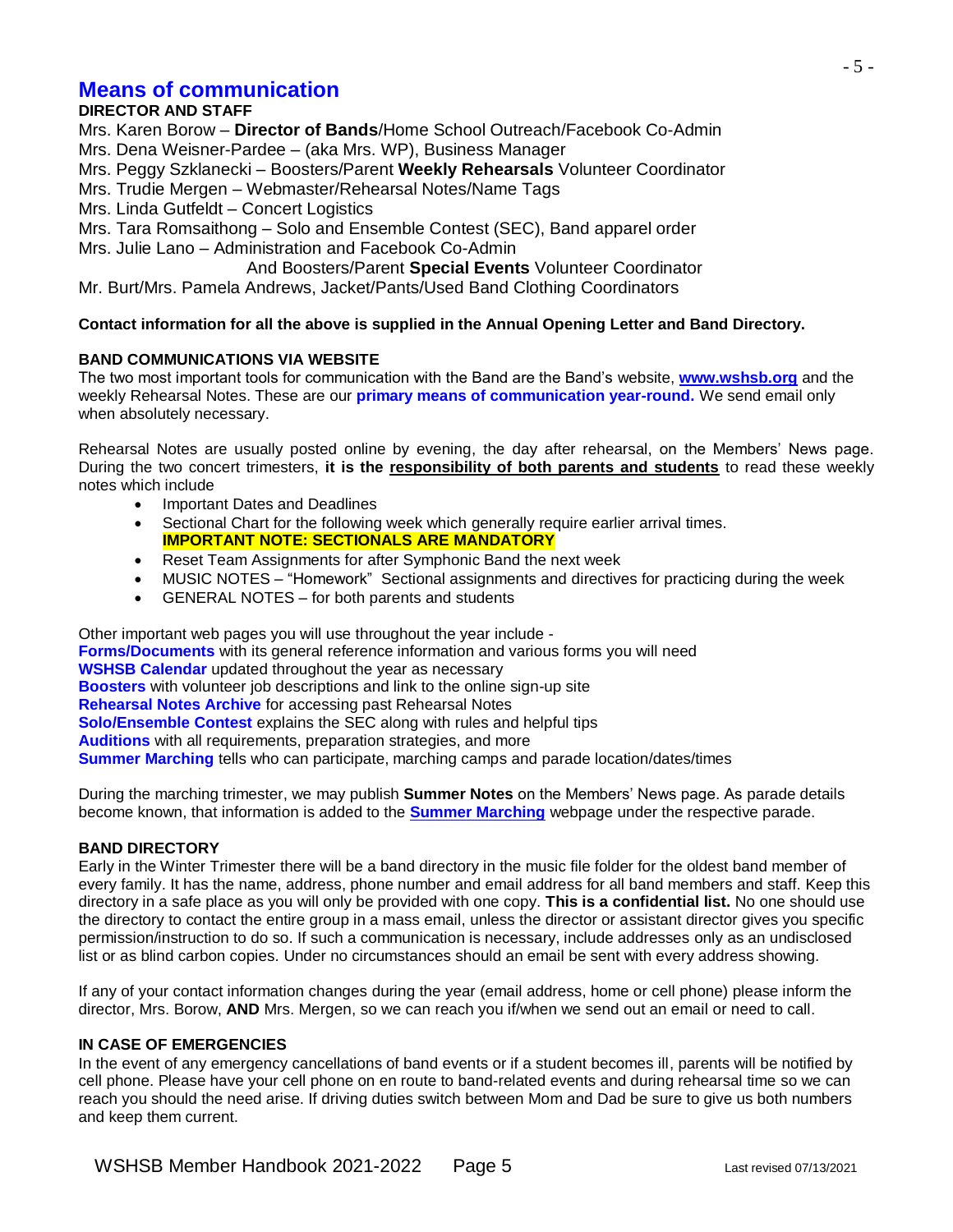### **BAND BUDDY SYSTEM**

We have a Band Buddy System where experienced families answer questions from new families and help them as needed to navigate their way through the system so the band experience is not so overwhelming. Sign up at the front table to get a buddy or be a buddy.

### **WSHSB ON FACEBOOK**

If you belong to Facebook, search for WSHSB-Private. It is a closed group so you need to request to join and be approved. This has become a very popular additional means of communication for band members and parents alike. Many take advantage of it. Direct Facebook questions to Mrs. Julie Lano.

### **Boosters**

WSHSB is entirely run by volunteers. To insure that all necessary jobs are covered, **we require one parent from every family to sign-up for Booster hours/slots for each trimester (winter, spring, summer) in which their student(s) is/are participating. Both the winter and spring trimester EACH require at least 4 Boosters hours. The summer marching trimester requires at least 2 Booster summer positions/slots.** The volunteer positions are posted on the sign-up site at least 10 days prior to the registration due date and are filled on a first-come, firstserved basis. Questions regarding Boosters for **Weekly Rehearsals** should be directed to Peggy Szklanecki**.** Contact Mrs. Julie Lano with questions about the following; Boosters for **Special Events,** the Online Sign-up Schedule, volunteering, or reporting a job substitution

Job descriptions and the link to the sign-up site are on the **[Booster](http://wshsb.org/boosters.htm)** webpage. Music will not be distributed until registration is complete with all necessary forms and fees submitted.

**NOTE: Online** sign-up is mandatory. Filling in a job on the registration form without entering your name **online** in the Sign-up Schedule is not sufficient. The registration form merely tells us what you chose to sign up for. You must do both. Jobs remain open until online sign-up is completed. If all jobs are filled during your students' band time you will need to choose a job in another band time or an event where open spots remain. **This obligation needs to be taken seriously.** Please **1)** Do the Booster task you agreed to. **2)** Find a replacement if you can't fulfill your job. **3)** Consider signing-up for an additional open job if your first was not too demanding

# **Attendance, Absences and Corrective Actions**

### **REPORTING ABSENCES and DATE CONFLICTS**

**Even if you indicated a potential absence on your registration form, all absences must be reported to BOTH Mrs. Borow AND Mrs. Szklanecki by email.** For planned absences or conflicts, provide notification **as soon as you are aware**, especially for a performance or any of the three practices prior to a concert. For emergency absences due to illness or other circumstances, provide notification by **NOON** on the day of band practice. Emails should include the student's name, instrument(s), and band level(s).

### **HOW MULTIPLE ABSENCES ARE HANDLED PER TRIMESTER**

3 absences: may result in chair demotion/ automatic re-audition

- 4 absences: may move to the bottom of the roster for your instrument section
- 5 absences: may not be permitted to perform in the concert

# **Registration - Tuition, Fees, Fines**

### **CONCERT TRIMESTER FEES**

Tuition and fees are on each trimester's registration form and also on the Tuition Fee Schedule on FORMS/DOCUMENTS. For each of the two concert trimesters, there is a family fee plus tuition - a per student fee with a multi-student discount for three or more children.

**We do not offer scholarships.** However, for those who may find the payment of the family fee and/or per student fees financially burdensome or a hardship, we offer this alternative. You must cover your family fee and/or per student fees by making a commitment to obtain an equivalent amount in Well-Wishers (ads for the Concert Program). The Well-Wisher form is on the **Forms/Documents** webpage and Well-Wishers are fully explained on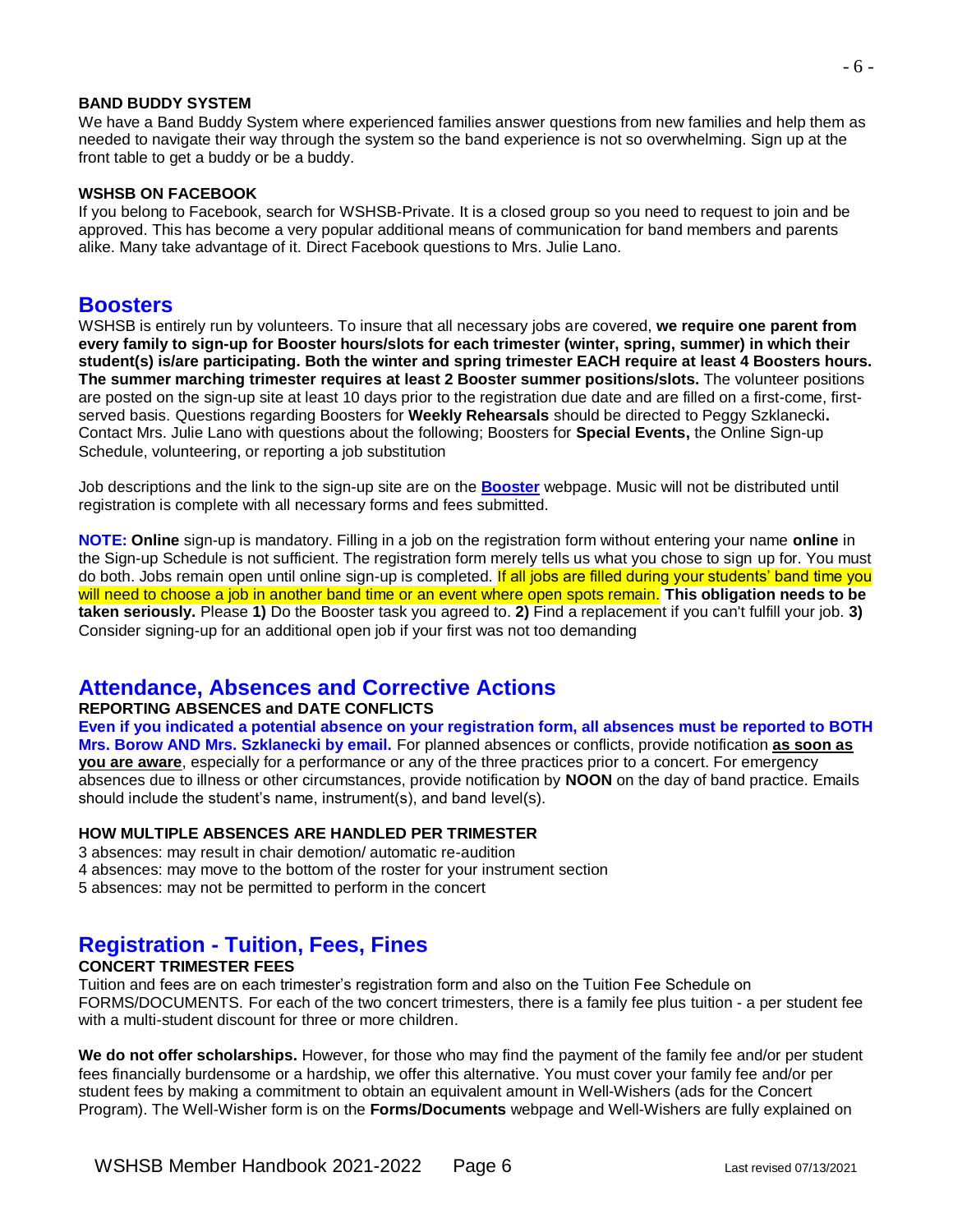the Tuition Fee Schedule. For those choosing this option, deadlines for **2021-2022 WINTER** Well-Wishers is the **first Friday in November,** and for **SPRING** Well-Wishers it is the **second or third Friday in February. Both allow about a 9 week extension beyond the regular fee deadlines.** Questions regarding Well Wishers should be directed to Mrs. Weisner-Pardee.

All tuition and fees are non-refundable and are subject to change. **Late fees are applicable and increase after the deadline dates shown on the forms.**

### **SUMMER MARCHING REGISTRATION AND HAT FINE**

For the summer marching trimester there is no cost to participate. However, because every marcher wears a hat supplied by the band, there is a \$20 fine for non-returned hats. Laundered hats must be returned, or the \$20 fine paid, generally in September. See **[Summer Marching](http://www.wshsb.org/marching.htm)** for all marching details.

# **Rentals**

The band has a limited number of instruments available for rent, \$40 per instrument, per trimester. **A newly completed rental form and fee are due with each trimester's registration, winter, spring, and summer**. While Adult Helpers pay no rental fee they must complete a rental form for their loaner. Contact the director for current instrument availability.

IMPORTANT: It is the member's responsibility to keep their instrument in working order, having it repaired as needed. Necessary repairs should also be done prior to returning **ALL** rental/loaner instruments at the Annual Instrument Inventory in May. Even if you plan to rent an instrument over the summer, it must be inventoried in May. Instruments are reissued for the summer and returned at the end of the summer trimester unless other arrangements have been made. Parent helpers must also check in their loaner instruments as we need to make them available to incoming Cadets in the fall. This is the only time of the year that we are able to re-inventory all rental/loaner instruments. Rental questions should be directed to Mrs. Borow.

# **Supplies**

### **LABEL ALL YOUR BELONGINGS, WIND AND PERCUSSION**

Anything you bring to band must be LABELED with your FIRST AND LAST NAME, including but not limited to your music book and folder, your instrument and case, all parts to your music stand including the carry case, all your own books, refillable water bottles, and outerwear jackets to name a few.

### **SUPPLY LIST**

*\*\*NOTE\*\* If you have any difficulty locating the following see the Music and Instrument Stores document on our [FORMS/DOCUMENTS](http://wshsb.org/forms.htm) webpage for possible resources.*

### **FOR ALL CADETS**

- **REQUIRED - BOOK - ESSENTIAL ELEMENTS for Band, BOOK 1 "Gold"** (instrument specific) (Or you can use Essential Elements 2000, Book 1, the older title, which has the same contents.)
- **Either of the following two items are RECOMMENDED**. It is **best** if all wind beginners obtain (purchase or borrow) the Home Helper book and/or Volume 1 of The Ultimate Beginner video over the summer. Working through the sessions in the book and/or watching the video a few times, students will become more familiar and comfortable with their instrument.
	- 1. BOOK w/CD **HOME HELPER: FIRST LESSONS AT SCHOOL AND AT HOME**
		- a. (instrument specific) by James O. Froseth, GIA publications, Inc
		- b. Link if you can't find it in stores **[GIA Music Home Helper](http://www.giamusic.com/products/P-homehelper.cfm)**
	- 2. **VIDEO - THE ULTIMATE BEGINNER SERIES** (instrument specific, may not be available for every instrument) *Check your local library.*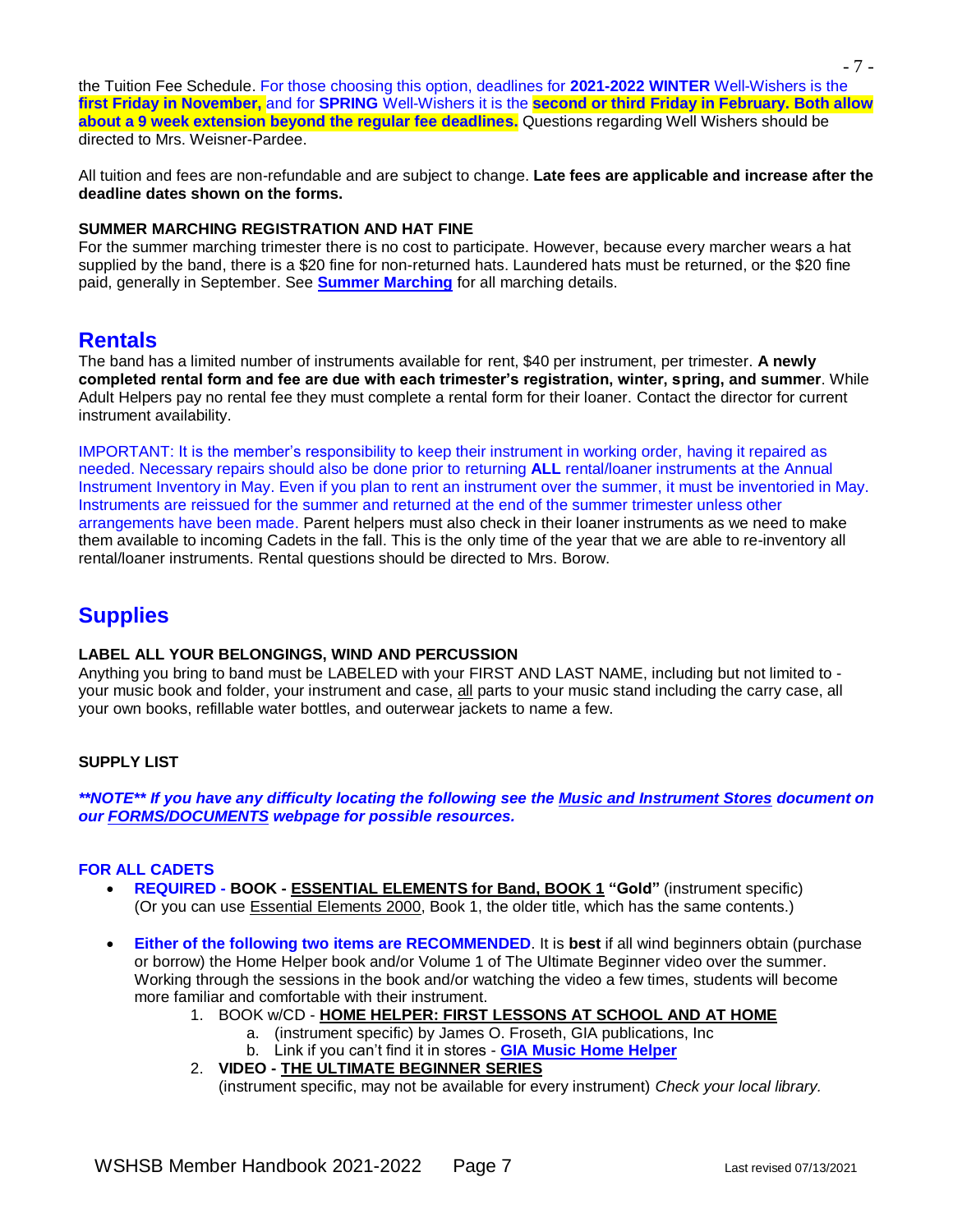### **ALL musicians, INCLUDING CADETS, need to have labeled and bring** to rehearsal every week:

- **Completed Practice Report** Form is located on the **Forms/Documents** webpage
- **Instrument** with labeled case (For **ALL** percussionists this always includes - sticks, mallets, and bells/stand. In addition, Cadets will need practice pads for the second trimester.)
- **Folding music stand** label all parts, if there is a music stand case, it too should be labeled.
- **Sharpened pencil** for making light notations on band issued music. Nothing other than pencil markings are to be made. The quantity of marks should be kept to a bare minimum and all marks must be erased before returning.
- **Straight Mute** (for all trumpet players, except Cadets) This mute must be brought every week if called for in any piece of music.
- **Any sheet music** must be in a folder, large enough to protect music. Cadets may or may not be issued sheet music.

IMPORTANT: Do not play music assigned in a previous year. Part assignments change. Use the music as assigned each trimester or concert season. This includes titles such as Star Spangled Banner and God Bless America which are also reassigned each year.

- **Metronome and tuner -** Recommended for all wind musicians, including Cadets, to own a metronome for use in daily practicing. It will be needed for auditions. Winds should also consider owning a tuner.
- **The appropriate book(s)**,

All Essential Element for Band Books and the Unisonal book are instrument specific.

**NOTE: Publisher, Hal Leonard has changed the title of their books but has not changed the content. The new title is Essential Elements for Band. Previous title was Essential Elements 2000. You can use either title, contents are the same. All are instrument specific.**

CADETS - Cadet book is described at the beginning of the supply list above.

CONCERT JR - Essential Elements for Band Book 2 "Red" for use at weekly rehearsals. (Essential Elements for Band Book 1 "Gold" is only for the Junior audition, not weekly rehearsals) **Note:** Essential Elements for Band Book 2 "Red" will not necessarily be used every week. However, Junior **AND** Senior members are highly encouraged to use Book 2 for daily practice, personal improvement and preparation for the Concert Senior audition.

CONCERT SR - Essential Elements for Band Book 2 "Red" (See note about Book 2 above)

- The "Unisonal Scale" book listed under Symphonic is required for Senior auditions and highly recommended for daily practice to improve scales and technique.
- SYMPHONIC Unisonal Scales, Chords & Rhythmic Studies for Bands Compiled and edited by William C White, published by Carl Fischer

### **SUPPLIES BEYOND WEEKLY NEEDS**

- **Lyre and flip-folder -** Used at concerts, for songs played by the combined concert bands.
- **Concert Dress Attire** This applies to all levels INCLUDING CADETS. The basic dress code for all begins with black on the bottom and white on the top. See "Dress Codes" further down which contain specific details about shirts, pants, shoes and socks, etc., and what is and is not acceptable**.**

# **Getting Acclimated**

**NAME TAGS/SHEETS** – All band members are given their own name tag printed on an 8 ½ x 11 sheet of paper. It's to be folded in half to 8  $\frac{1}{2}$  x 5  $\frac{1}{2}$  and hung it on their stand, facing the director EVERY WEEK for both trimesters. It will help the director learn everyone's name and make it easier for the various and changing attendance takers. This name tag should be kept in the member's music folder or book for the entire year. Report lost or missing name tags to Mrs. Mergen who will make a new one for you.

### **TRIMESTER SCHEDULE**

Two concert trimesters are followed by a voluntary, summer marching trimester. First concert trimester is late September through Winter Concert in January. Second concert trimester begins the week after the Winter concert through the music return day after the Spring Concert in May. There are a few additional performance opportunities during the year. Members are expected to make a commitment for the entire Concert Season, which includes both trimesters, September through May.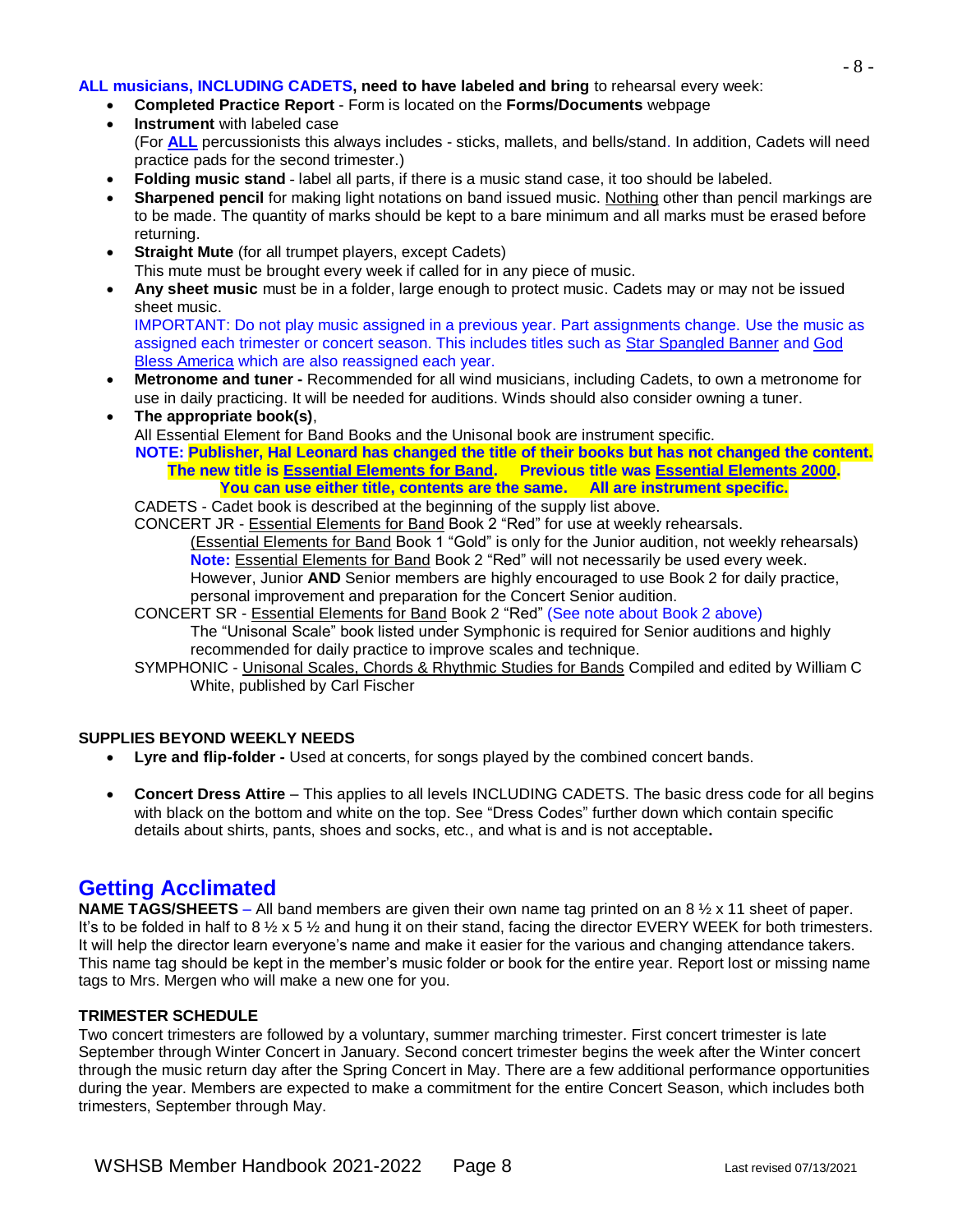### **WEEKLY BAND PRACTICE TIMES**

### ARRIVAL TIMES FOR ALL MUSICIANS

Parents have the regular responsibility of getting their student(s) to and from band each week, no earlier and not later than, 10-15 minutes before their band time or 30 minutes before, if assigned a MANDATORY sectional. Make sure they have all their equipment and music and adhere to the dress code.

**SPECIAL NOTE ON EXTRA EARLY ARRIVALS** - If due to car pooling you are going to be dropped off or arrive an hour before your band starts, **the director expects you to be a helper in the band below the one to which you are assigned.** She will need to know this ASAP for music distribution purposes. If an early arriving student is unable to participate in playing, a parent will be required to come and supervise their student.

All students must have their instrument(s), stand and music prepared, and ready to begin playing promptly at their band's practice time. Percussionists need to assist with ALL the instrument set-up necessary for their band, BEFORE their practice time begins.

### **AGENDA FOR WEEKLY REHEARSALS**

### **We NEED regular assistance of Cadets AND their parents at weekly rehearsals!**

There is a large amount of unloading and set-up required to prepare for the evening's band rehearsals. The more parents and students helping, the faster set-up will go. Many hands make light the work! Also please note below the **REQUIRED ARRIVAL TIME OF 4:15pm**. Mrs. Borow aims to be there 15 minutes earlier, at 4:00, barring any unexpected problems that might arise. Any Cadets arriving at or just before 5:00 are already late!!!

### **At 4:15 all Cadet PERCUSSIONISTS and their parents must**

- 1. Help unload the trailer
- 2. Carry in the unloaded percussion equipment
- 3. Assist the coordinator in setting-up all the percussion equipment in the percussion section.

### **At 4:15 all Cadet WIND players and their parents must**

- 1. Assist the parent helper in charge with setting-up chairs in the hall.
- 2. When that task is finished, help carry in any music files and remaining percussion equipment.

### **ALL ARE REQUIRED TO HELP**

5:00-6:00 – Cadet Band

6:00-7:00 – Concert Junior Band

- 7:00-8:00 Concert Senior Band
- 8:00-9:00 Symphonic Band (note: on occasion, director may request to rehearse beyond 9 pm)
- 9:00-9:30 Reset hall after Symphonic While Reset Teams are assigned, all Symphonic members are expected to help load music file boxes and equipment, reset the room, and clean up after band before leaving. All percussionists are asked to devote themselves to breaking down and loading the percussion equipment. Reset team members are responsible for getting a sub if you will not be there.

9:45 – All should have left the premises by this time.

### **SECTIONALS ARE MANDATORY**

Sectionals afford extra time for a designated instrument group to hone in on problem passages or other areas needing attention. They are held in one of the various assigned spaces/rooms for approximately 15 minutes. They are usually, but not always, before a band's rehearsal time. Sectional participants need to arrive 30 minutes prior to their band time so they can be ready for any sectional at quarter to the hour. NOTE: Sometimes sectionals take place at other times so it is important to always check the notes.

### **SCHEDULED SECTIONALS ARE MANDATORY AND CAN BE A WASTE OF THE LEADER'S TIME IF THE ASSIGNED GROUP DOES NOT SHOW UP. ATTENDANCE WILL BE TAKEN.**

To know which instrument groups are assigned and for what times, there is a chart of scheduled sectionals in the weekly Rehearsal Notes and posted on our Member's News webpage for quick reference. Specific Sectional assignments are listed under each band's Music Notes. Come prepared having practiced with special emphasis on the specified exercises/passages/measures.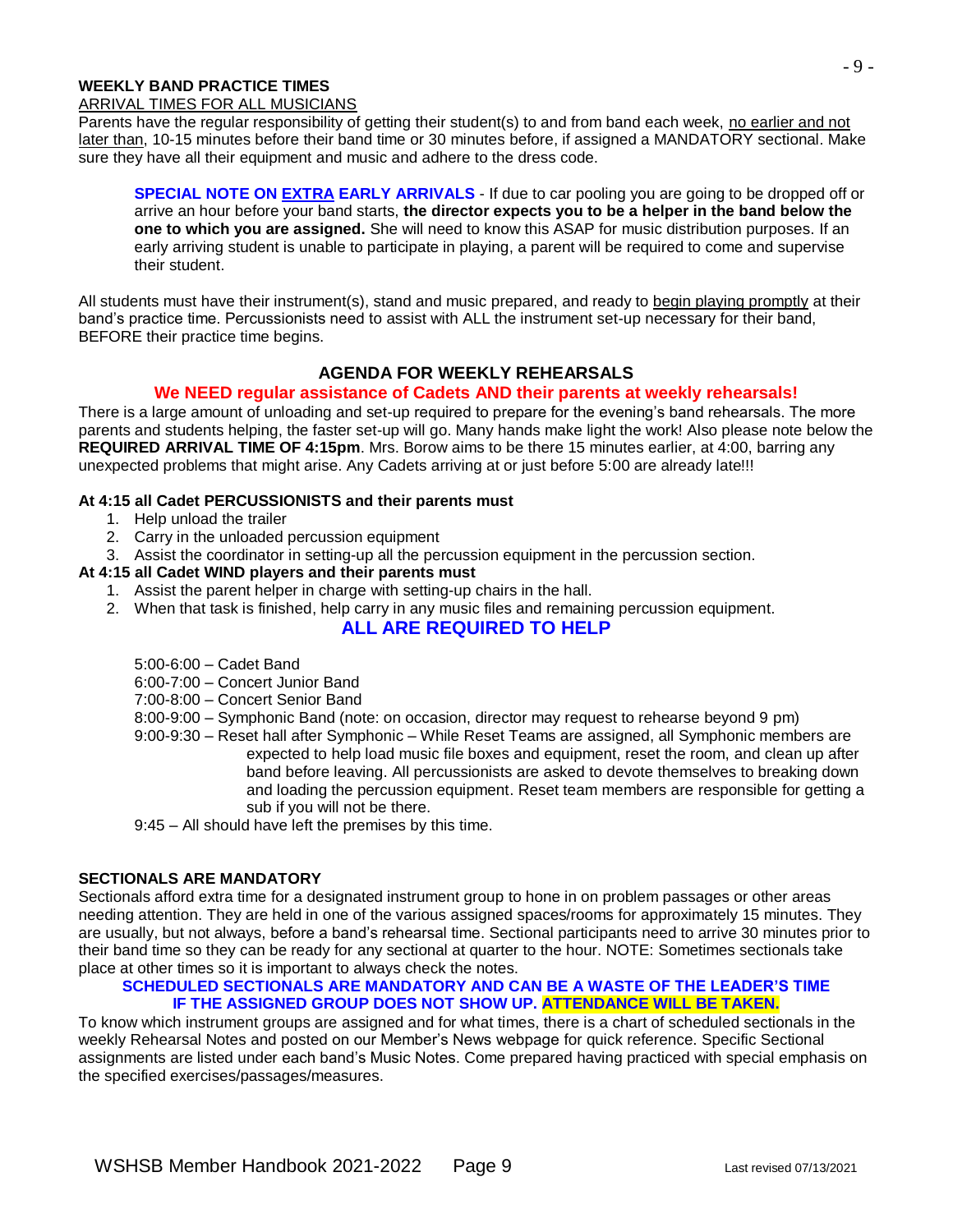### **PRACTICE TIMES AND PRACTICE REPORTS**

Students are expected to take personal responsibility for their musical development as part of their home schooling experience. Most school bands practice together 5 hours a week or 70 hours per semester. We only practice together 1 hour a week for a total of 14 hours per semester and then we have our concert. Therefore, the majority of practice time occurs at home and is critical to the success of all. Daily practice is expected. Practicing should be done with any available audio links. The following are suggested daily, minimum practice times, for 5 days a week.

- Cadets should progress from 20 30 min. over the first trimester, 30 45 min. second trimester.
- Concert Junior and Concert Senior should practice a minimum of 30 45 min.
- Symphonic should practice a minimum of 45 60 min.

Parents may adjust this time to meet the need or ability of their student as long as the student can continue to be a contributing member of the band. Talk to the Director if your child is meeting this minimum practice time and is not able to keep up.

All band members, wind and percussion, are to use a Practice Report form to report the total of each week's practice, throughout the year. Besides the student's first AND last name, **the required parent signature tells us you agree with and accept the practice time reported.** Practice hours will be collected until two weeks before the concert and tallied. The three highest from each band, including Cadet, will be published in the respective concert program. Attendance at dress rehearsal and the concert are required to be eligible as a winner.

Know that close points can make it difficult when determining chair positions at audition time. The director will refer to the practice reports in her decision-making process. It is in your best interest to turn in a weekly practice report.

### **RESPECT FOR WSHSB EQUIPMENT**

All WSHSB equipment is purchased with tuition fees and other funds we raise. In the percussion section alone, individual items are very expensive and each could cost **thousands** of dollars to replace. Most percussion equipment is meant to remain at a permanent location which we do not have. Great care must be taken when unloading, loading, and moving equipment over thresholds, etc. Also, equipment on wheels is not to be "ridden." The wheels and other parts cannot take such abuse.

If a student damages equipment parents will be required to help cover the cost to repair or replace.

### **MUSIC RESOURCES – AUDIO LINKS**

Two sites are particularly useful for providing audio links for the songs we are playing. They are: [JW Pepper](http://www.jwpepper.com/sheet-music/welcome.jsp) and [Stantons.](http://www.stantons.com/) You might also try searching YouTube using "Band", the title, composer and/or arranger. It will greatly aid personal progress and mastery if students play along with songs links in their daily practice. It will probably take a while until they are able to play at the tempo of the recording. Just listening to the music frequently, apart from their practice time, will improve their ability to learn and play the song.

### **MUSIC RESOURCES - WEBPAGE**

The first link on this webpage is to recordings of the WSHSB live, in concert. There are also some parade photos. Please enjoy and share this link with prospective members, family and friends.

There are links to YouTube videos, and documents to help students better understand and improve the playing of their specific instrument, both wind and percussion. For percussionists we strongly encourage them to utilize the **Vic Firth Percussion Rudiments**, lessons in skills every percussionist should know, as well as **Vic Firth WebRhythms**.

### **AT BAND PRACTICE Week to Week**

Cases must be CLOSED, LATCHED and put NEAT and ORDERLY in the coat areas of the hall. **DO NOT LEAVE CASES OPEN**. Long cases (bass clarinet) and large cases with round ends (such as tuba, baritone, trombone) should stand on end together at one end of the coat area. **TAKE CARE NOT TO MAR THE PAINTED WALLS**.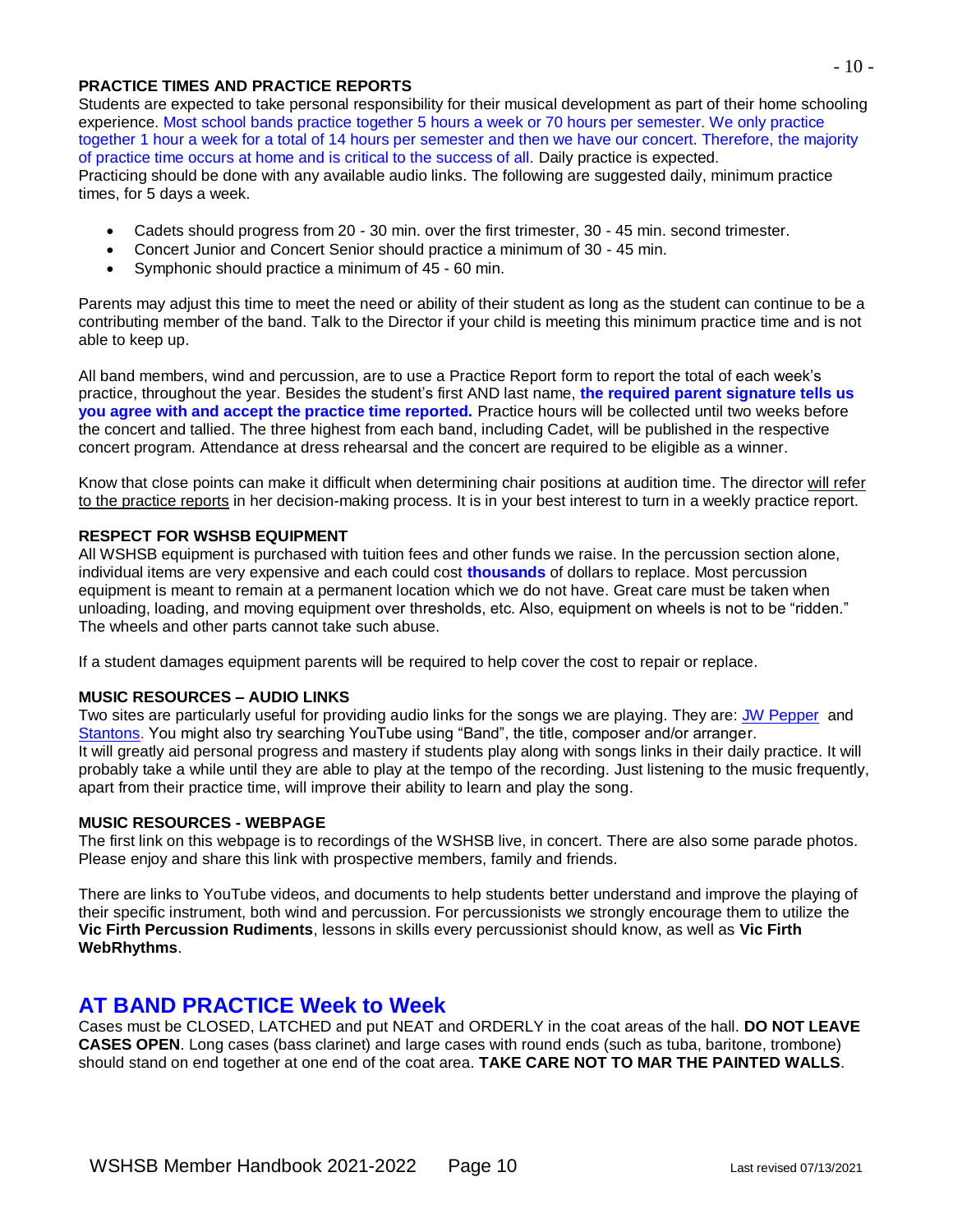- **File Folders** Be sure to **check your file folder** at the front table every week, for any music or other papers, like the Band Directory, that are there for you. Music distribution generally continues over the earlier weeks of the trimester.
- **Tuning** Wind musicians, after you arrive and get your wind instrument out, you need to **"tune" your instrument** using your own LABELED tuner or one at the front table. It is the responsibility of the principle chairs to see to it that their entire section is tuned before their band practice begins. At some point, to help your band stay in tune, you may be asked to bring your own LABELED tuner to ALL rehearsals and keep it turned-on, on your stand, during the rehearsal. You should also use it in your daily practice.
- **While at Village Church** Parents are welcome to use the foyer lobby area to visit/socialize with other parents. There are tables on the left hand side of the foyer where school work can be completed if needed. Please do not allow children to wander the hallways by themselves. Children are not permitted to play in or around cars in the parking lot or other outside areas.
- **Especially for Percussionists** Any percussion member who is not assigned a part to play in a song is to be seated quietly in the chairs provided. No one is to leave the percussion section during their band time. Likewise no one should enter or be in the percussion area if they are not playing in that specific band.
- **Noise from those not rehearsing, etc -** Those waiting for their band time need to keep their voices subdued and instruments quiet to not interfere with any band's practice.
- **No Switching of PARTS or CHAIRS -** No band members are to take it upon themselves to switch PARTS or CHAIRS with anyone else in their section, FOR ANY REASON!
- **Respect the premises**. Other than a water bottle, no food or drink is allowed. Keep the building clean. Please pick up your own trash and dispose of it properly.
- **No hats –** Hats may not be worn by band members during rehearsals.
- **Talking During Band –** There should also be no talking once the director begins to work on a piece of music. She may make frequent stops in order to fine tune something, pick apart a passage or work on a problem area. It is difficult, if not impossible, for her to speak to the band or a section and be heard over the chatting.
- **Prompt pick-up –** Please pick-up your student(s) promptly after their band is finished

# **Code of Conduct for all WSHSB Members**

### **PERSONAL CHARACTER**

As a Christian community, WSHSB members should encourage and support others to behave in a Godly manner. The following characteristics are representative of the standards that should be emulated.

**Respect** —WSHSB members should be respectful to those in authority within the band, and mindful about how other people and their property are treated. We recognize that we are guests at Village Church and follow their rules, do not damage or abuse their newly renovated property and go only where permitted.

**Kindness** —WSHSB members are to show kindness to others. Common courtesy and politeness are expected at all times.

**Honesty and integrity**—WSHSB members should deal truthfully with others and maintain a reputation for choosing to do what is right.

**Discipline and self-control**—WSHSB members should exercise control over their emotions and desires so that their behavior is appropriate.

**Discretion**—WSHSB members should use sound judgment in their use of social media. Always ask permission before posting photos and videos of other members.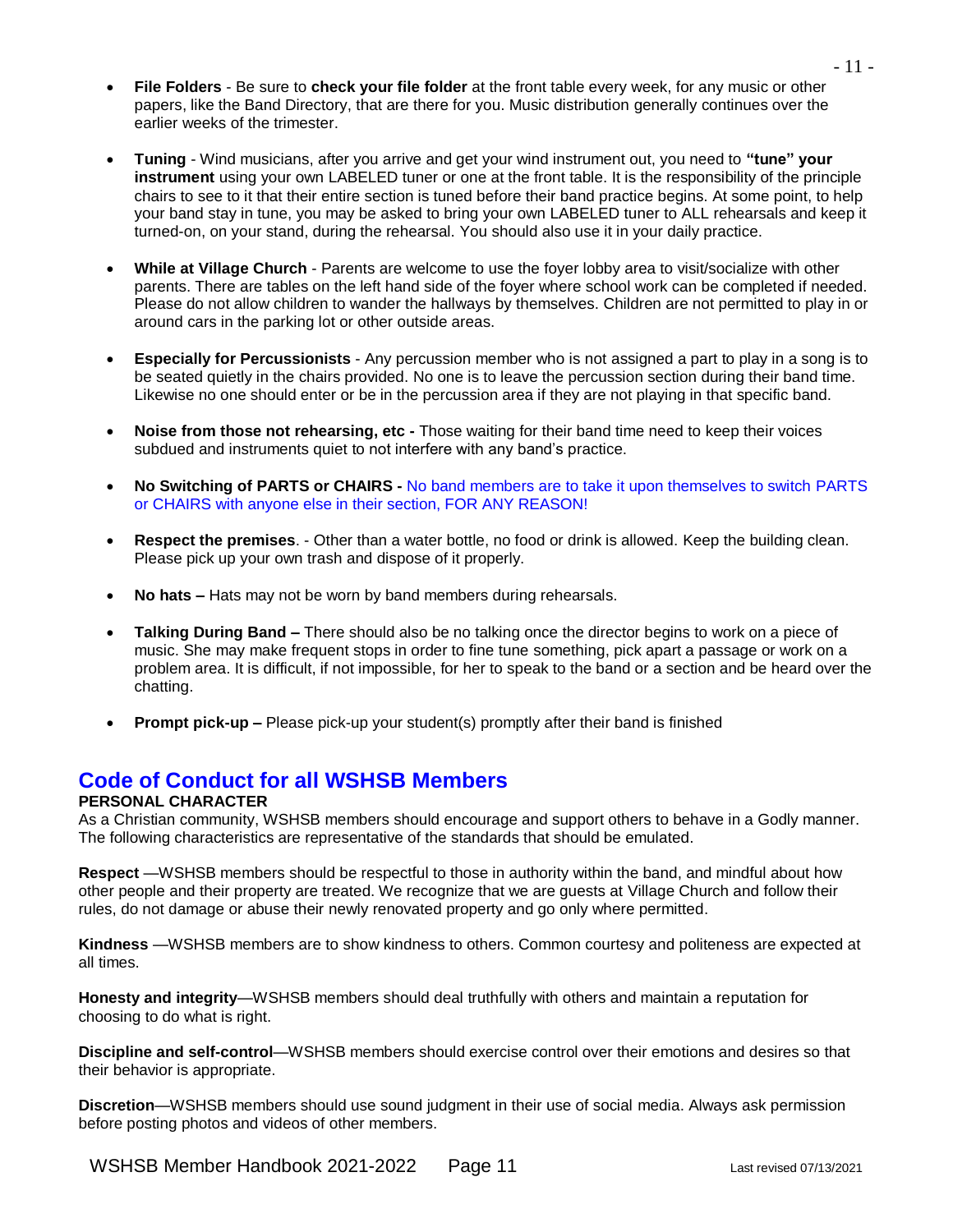**Modesty and purity**—WSHSB members are expected to maintain the high moral standards in dress and action. If a student comes to band dressed inappropriately they will be given an XXL tshirt to wear during rehearsal.

**Diligence**—WSHSB members are expected to work with effort in their personal instrument practice and during band rehearsals and to fully contribute their talents to the band. Members recognize that attendance at all rehearsals, sectionals, and concerts is mandatory. We count on 100% participation to insure the Band performs its best!

### **PROHIBITED ACTIVITIES**

Each WSHSB member accepts the responsibility to actively uphold the Code of Conduct and to refrain from any action that would be detrimental to the band. WSHSB members who participate in prohibited activities will be subject to discipline including dismissal from the band.

### **Use, or possession of alcohol, drugs, tobacco, and related products, such as e–cigarettes and vaporizers.**

**Public displays of affection or sexual immorality**—WSHSB students shall not engage in any public displays of affection in conjunction with band activities. Also, any involvement in pornography or sexual communications, including verbal, written, or electronic, are prohibited.

**Profanity or obscenity**—Inappropriate language must be avoided whether it be written, electronic, or verbal.

**Harassment, abuse, and discrimination**—The safety and well-being of members is of utmost importance. WSHSB does not tolerate any abuse, harassment, or any other behavior that places the health and safety of other band members in jeopardy.

**Use of Phones and Electronics during band**—No phones, game console or other electronics are to be used during band. No student should bring a laptop computer to band practices or rehearsals. Parents may bring a laptop to work on while waiting for their student.

# **Regarding WSHSB Sheet Music**

### **CARING FOR WSHSB MUSIC**

Some of the arrangements we use are now permanently out of print which makes them all the more valuable. Large music folders are available at band. Store your music in this folder with no edges hanging out. Music is not to be defaced, dog-eared, or torn and should be kept from getting wet from spills or rain. Keep your music in a safe place, not where younger siblings may get to it. Also, NEVER CUT MUSIC to make it fit a flip-folder. There is a fine, for damaged (in our judgment) or lost music; **\$4 per full size**, **\$1 per marching size**.

### **NOTE ON MISSING MUSIC**

If you have not received a song listed under your band, **it is your responsibility** to email that information to Mrs. Borow immediately. DO NOT WAIT UNTIL THE NEXT REHEARSAL TO TELL HER. She needs to get the music in your file folder and you must have the music to practice with. Do not wait until later in the trimester to say you never got a particular title, because then you will owe \$1 to \$4 per missing song.

### **WSHSB MUSIC RETURN**

Before returning any music you must erase all pencil marks. At the end of each concert trimester there will be a regular music collection. Do not turn in music simply because we haven't been playing it. The only exception would be if we ask you to return something mid-trimester and post the specific title(s) and instructions in the weekly Rehearsal Notes.

All concert music needs to be handed-in the week after the concert along with a separate Music Return Form for each band. Specific directions will be in the Post-Concert Notes. **LATE RETURNS CAUSE MUCH EXTRA WORK!**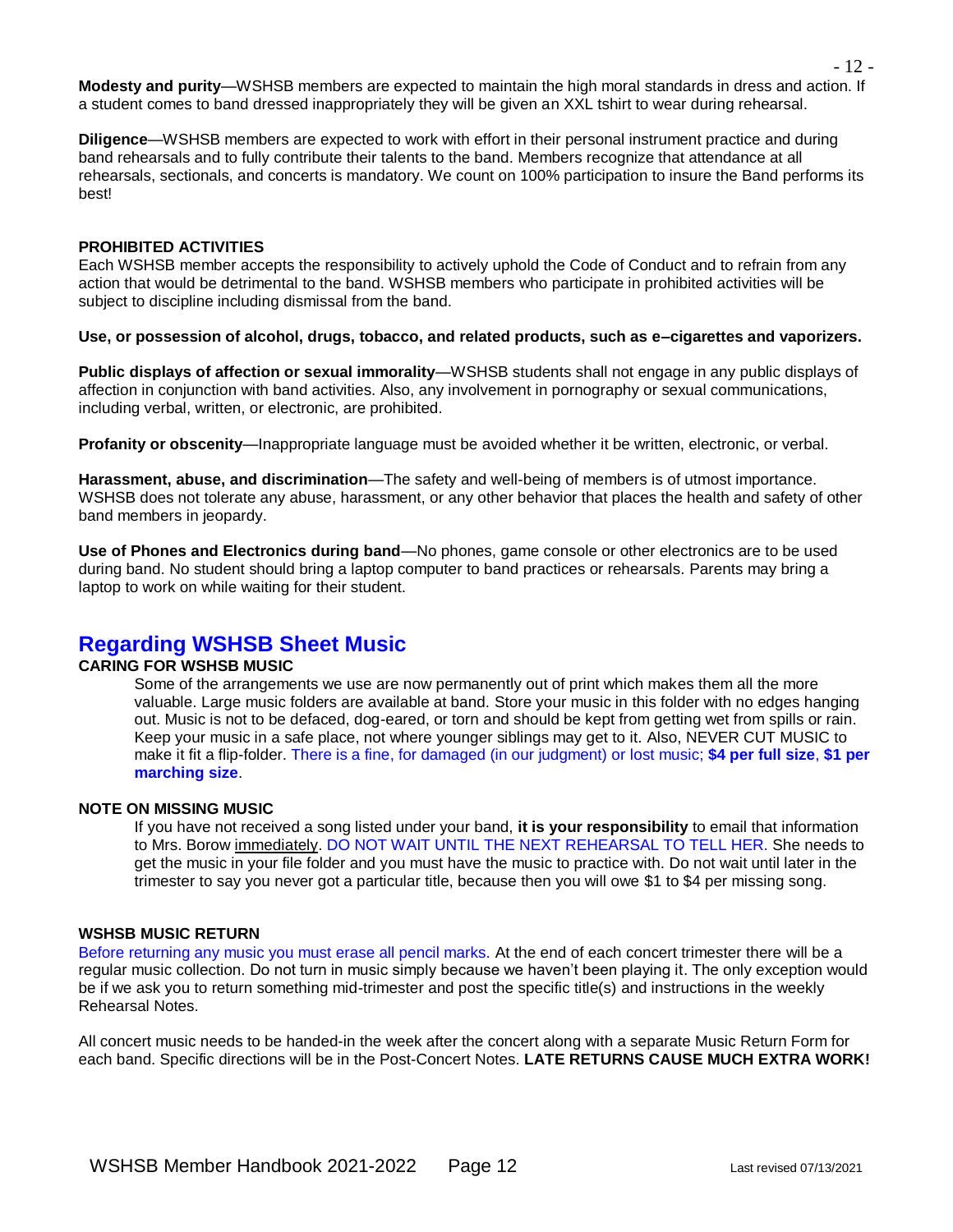## **WSHSB Dress Codes (***Revised 07/13/2021)*

*PARENTS: Please review the following dress codes for weekly band practices, concerts and Summer Marching with your student(s), Cadets included. See all the specific details about shirts, pants, shoes and socks, etc. Review them again a couple weeks before each concert or performance. At that time, check the fit and readiness of the items they will need to wear.* **DO NOT CALL the week of or, much less, the day before a performance and expect a jacket/pants exchange or fitting.**

### **DRESS CODE OVERVIEW**

For quick reference, this set of Dress Codes may be accessed directly from the **[Forms/Documents](http://wshsb.org/forms.htm)** webpage.

If an individual chooses to become a member of the WSHSB band, he will be required to comply with the band's Dress Code and Code of Conduct. The following dress codes are a requirement for membership in our organization. **They are not optional.** If this code is beyond what a member thinks he can comply with, it would be better for both him and the band that he not join.

### **DRESS CODE FOR PRACTICES**

We will hold parents responsible to insure their child's personal appearance including clothing provide a fitting testimony to a Christian home school band. We should honor the Lord through what we wear. When a prospective home schooling family visits us, they come to evaluate our band to see if it is a good fit for their family. One way they judge the band is by how our individual members look. Outfits that are immodest, too tight, short, loose, sheer, torn, contain inappropriate messages or symbols and any hair color that is not a naturally occurring shade are not acceptable. Clothing, hair styles and accessories chosen to attract undue attention, are also unacceptable. Parents, please show appropriate consideration. Band members must remove any hat before taking your place at band practice.

No one should be put in the awkward position of dealing with, or being told their appearance or dress is inappropriate at band practice or other public appearance. If a student comes to band dressed inappropriately they will be given an XXL t-shirt to wear for the duration of rehearsal.

**~~~~~~~~~~~~~~~~~~~~~~~~~~~~~~~~~~~~**

# **WSHSB DRESS CODE FOR DRESS REHEARSALS, CONCERTS and SUMMER MARCHING**

**NOTE:** The band director reserves the right to deny any student's participation in a performance due to inappropriate dress or appearance.

**The basic dress code for all begins with black on the bottom and white on the top. Details follow for what is and is not acceptable. The Summer Marching Dress Code is slightly different from the Concert Dress Code with those differences noted accordingly.**

**TOPS –** *Unacceptable tops is one of the biggest problem areas. Please read carefully.*

- **CONCERT SEASON** White, woven, **LONG-sleeved**, button-down dress shirt **with pointed collar**, which must be **buttoned all the way up to the neck** to accommodate bow ties.
- **SUMMER MARCHING -** White, woven, **SHORT-sleeved**, button-down dress shirt **with pointed collar.** No rolled-up long sleeves or sleeveless shirts. Only the collar/top button may be undone.
- Shirt must be long enough to be tucked-in. No exposed midriff. We suggest girls wear a boy's or small men's dress shirt.
- No tight-fitting shirts and no shirts with v-necks, Peter-Pan collars, lacy trim, ruffles or puffed sleeves. No satiny, shiny or sheer material. No knits, pullovers, t-shirts, tank tops, turtle or mock necks.
- **Only solid white or flesh-tone undergarments.** Other colors show through. *Even though we give multiple reminders prior to each dress rehearsal and concert, there remains a problem especially with not adhering to this last point. We need EVERYONE to comply. Highlighting added for emphasis.*

### **BOTTOMS**

 Girls have the option of wearing a conservative, modest, below the knee or longer skirt, with only small slits if necessary. No denim or leather. *See the Regarding Skirts section near the end of these Dress Codes.*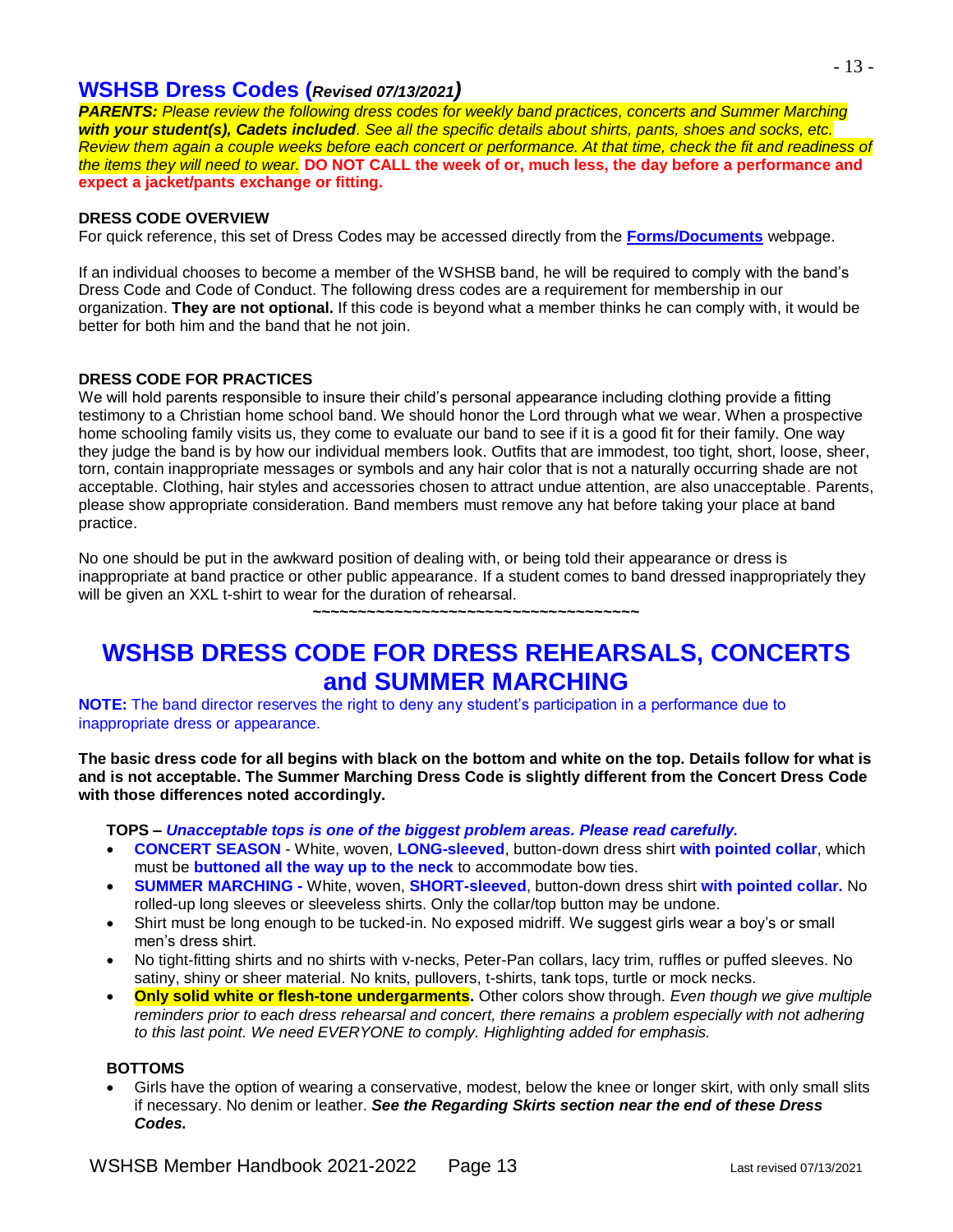Due to the changing fads in women's' pants towards revealing, form-fitting leggings, the dress code has changed to be more specific: Both men and women (not wearing a skirt) are officially required to wear conservative "trouser-style" dress pants. No tight-fitting, denim/jeans, low-rise, or Capri-style pants. There should be no ornamentation such as studs, rhinestones or embroidery. Parents, help us maintain a uniform look to our band by providing the proper style pants for your children. The band has black pants you may borrow.

### **SHOES and SOCKS**

- For girls wearing a skirt, as of June 2021, it was voted to change the dress code to black tights/nylons, year round for both the **CONCERT SEASON** and **SUMMER MARCHING**.
- Anyone wearing pants must wear black, opaque, dress/trouser socks. Socks must be long enough so no color other than solid black is visible below the hem of the pants, when seated.
- Black leather shoes of a conservative style with a low heel and sole. Shoes must be **solid black** with no other colors or ornamentation. If shoes are laced, laces must be black. No gym shoes, sandals, boots or flip-flops. *See the Regarding Marching Shoes section at the end of these Dress Codes.*

### **CUMMERBUNDS and BOW TIES**

Neither is worn by Cadets.

- **BOW TIES for CONCERTS ONLY** supplied by band worn by Concert Junior, Senior and Symphonic. Distributed at band the week before concert and collected the week after concert.
	- RETURNING BOW TIES

If your bow tie is coming apart you have one of two choices when returning it  $-$ Make the necessary sewing repairs with red thread before returning it and owe nothing. OR

- Pay \$5 along with the unrepaired bow tie. Make it known that it needs repair
- **CUMMERBUNDS for CONCERTS AND SUMMER MARCHING** supplied by band –.

CONCERTS – worn by Concert Senior and Symphonic. Distributed at band the week before concert and collected the week after concert.

SUMMER MARCHING –worn by all but Little Patriots. Distributed at parade and collected immediately after parade.

### **BLUE SYMPHONIC JACKETS**

Symphonic members wear blue jackets, provided by the band. For details about how to get/return a jacket, see the "Jacket and Pants Fitting" section below.

### **AWARDS and JEWELERY**

- Award medals must be pinned on the red award ribbon, which is worn on the left side of the shirt (Cadet, Concert Junior and Concert Senior) or jacket (Symphonic). The top of the ribbon should be even with the lowest tip of the collar point.
- Jewelry should be limited to a wristwatch, small rings (so they cannot be seen by the audience), and small earrings. Boys are not allowed to wear earrings.

### **HAIR and MAKEUP**

- Any hair accessories such as barrettes or headbands must be solid red or white, or must match the student's hair color.
- No outstanding makeup, nail colors, hairstyles, or trendy fashions that attract attention to a student's appearance over that of the band as a whole. No unnatural shade of hair color.

### **REMAIN IN CONCERT DRESS**

- Remain in your **CONCERT** dress, until you leave the event. Shirts are to stay on and tucked-in. Bow ties and cummerbunds should also be left on unless they are being collected immediately after the performance.
- Remain in **PARADE** dress after the parade and cummerbund is returned. That means shirts are to stay on, buttoned-up and tucked-in until you leave the event.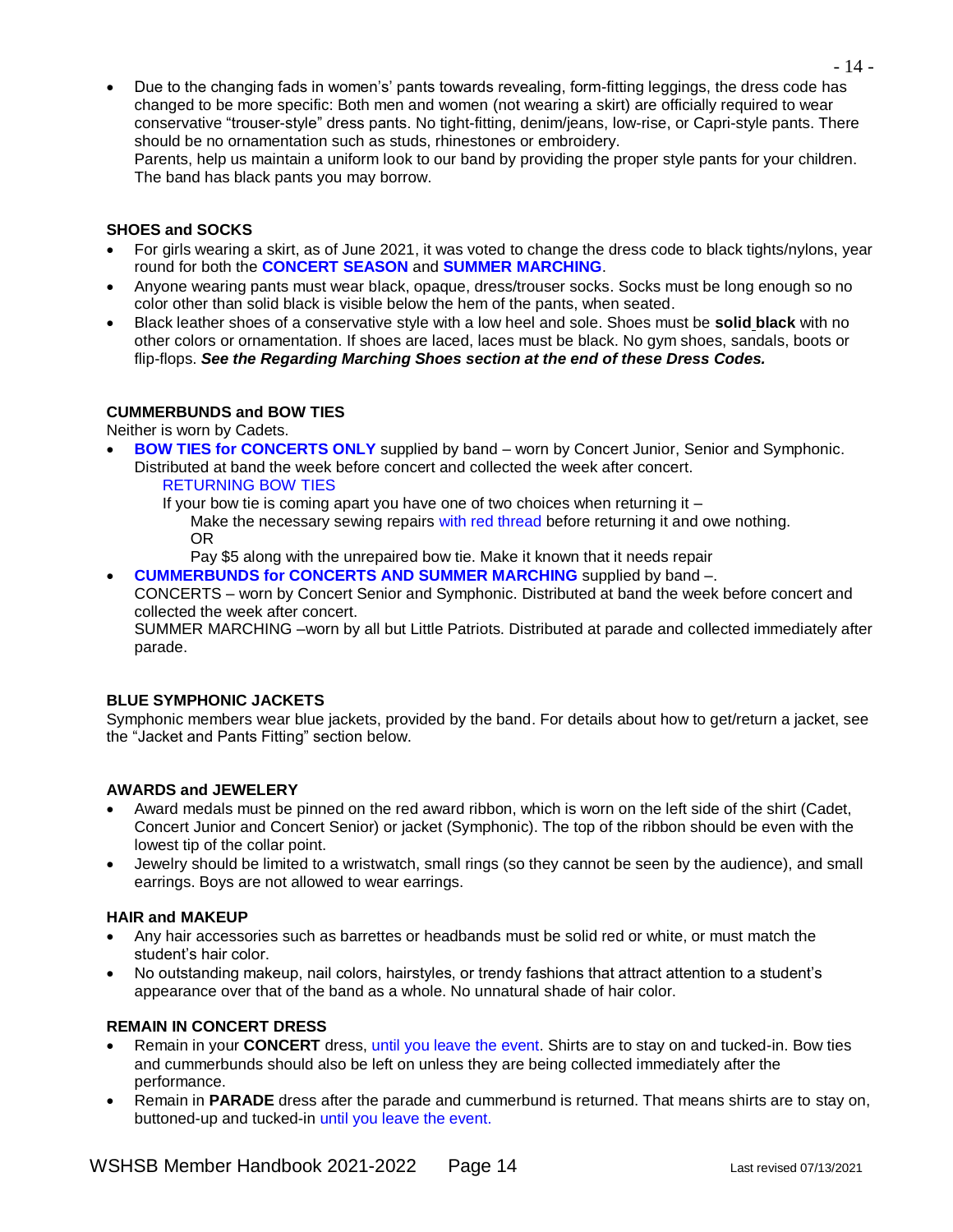### **REGARDING SKIRTS**

Some have expressed difficulty in finding longer length skirts for girls to wear at concerts. Here are links to websites that carry concert dress items. Please use your own judgment as to which site to use or do a search for other concert dress sites.

[Formal Fashions Inc.](https://www.formalfashionsinc.com/) This site has become a favorite for the director. They offer modest fashions good for wearing anytime, reasonable prices, good fit and excellent customer service.

[Earl C Benson and Associates](https://www.ecbensonassociates.com/) [ConcertDress.com](http://concertdress.com/) [Band-Mart Choir-Mart](https://bandchoirmart.com/shop)

### **REGARDING MARCHING SHOES**

Some have asked about where to obtain comfortable, leather shoes for marching. Simply entering "marching shoes" in a search engine will give many resources. One style used by the director and her family, and which seem to last forever is the Speedster/Drillmasters style. They cost a bit over twenty dollars a pair and are available on many websites. Here is one example **[Drillmaster-Speedsters Marching Band Shoes](http://www.toteunlimited.com/store/product.php?productid=23859&cat=335&page=1)**.

# **Jacket and Pants Fitting**

We hold a jacket and pants fitting *only once a year.*

After this one and only fitting opportunity everything is packed away and not accessible. **For the Jacket/Pants/Used Clothing coordinators are Mr. Burt Andrews and Mrs. Pamela Andrews.** Contact them with any questions.

The Jackets and Pants Fitting/Exchange is held on an evening or two in the first trimester. The location is announced in the Rehearsal Notes. The date is on the **[Calendar](http://wshsb.org/calendar.htm)** and in the weekly Rehearsal Notes. If you already have a blue band jacket and/or pair of black band pants, you need to try on the jacket and/or pants before the fitting date(s).

**Except for the fitting day in November, all jackets and pants must be turned in directly to Mr. or Mrs. Andrews – NOT to Mrs. Borow or to any Borow family member or placed in their van and/or brought to their house**.

**RULE FOR RETURNING JACKETS** - Pants being returned should be laundered. If you have outgrown your blue Symphonic jacket or are returning it for any reason, return it to one of the Jacket/Pants coordinators, NOT MRS. BOROW, with \$5 cash and we will have the jacket dry-cleaned. We have eliminated the need for jackets to be returned dry-cleaned with tag/receipt attached.

New Symphonic Band members, who do not have a blue band jacket, will need to sign-up at band to come to the Jacket and Pants Fitting/Exchange to be fitted for a jacket. Any band member, from any level, who does not own a skirt or pants that meets the dress code criteria, may borrow a pair of black band pants and be fitted for them on the same dates. The pants we have are mostly Junior High sizes.

Sign-up at the front tables at band, or email or call the Andrews if you need to exchange or pick up a jacket or pants. They need to know how many people to plan for and how many volunteers to recruit for assistance. They can also give directions to the location of the fitting. **DO NOT CALL the week of or, much less, the day before a performance and expect a jacket/pants exchange or fitting.**

### **USED BAND CLOTHING**

There is large bin at the front table where we accept donations of clothing which band members have outgrown or no longer need. This includes long and short-sleeved white dress shirts, black pants and shoes. Mr. and Mrs. Andrews will manage and bring the bin to and from band. Items are free to members who need them.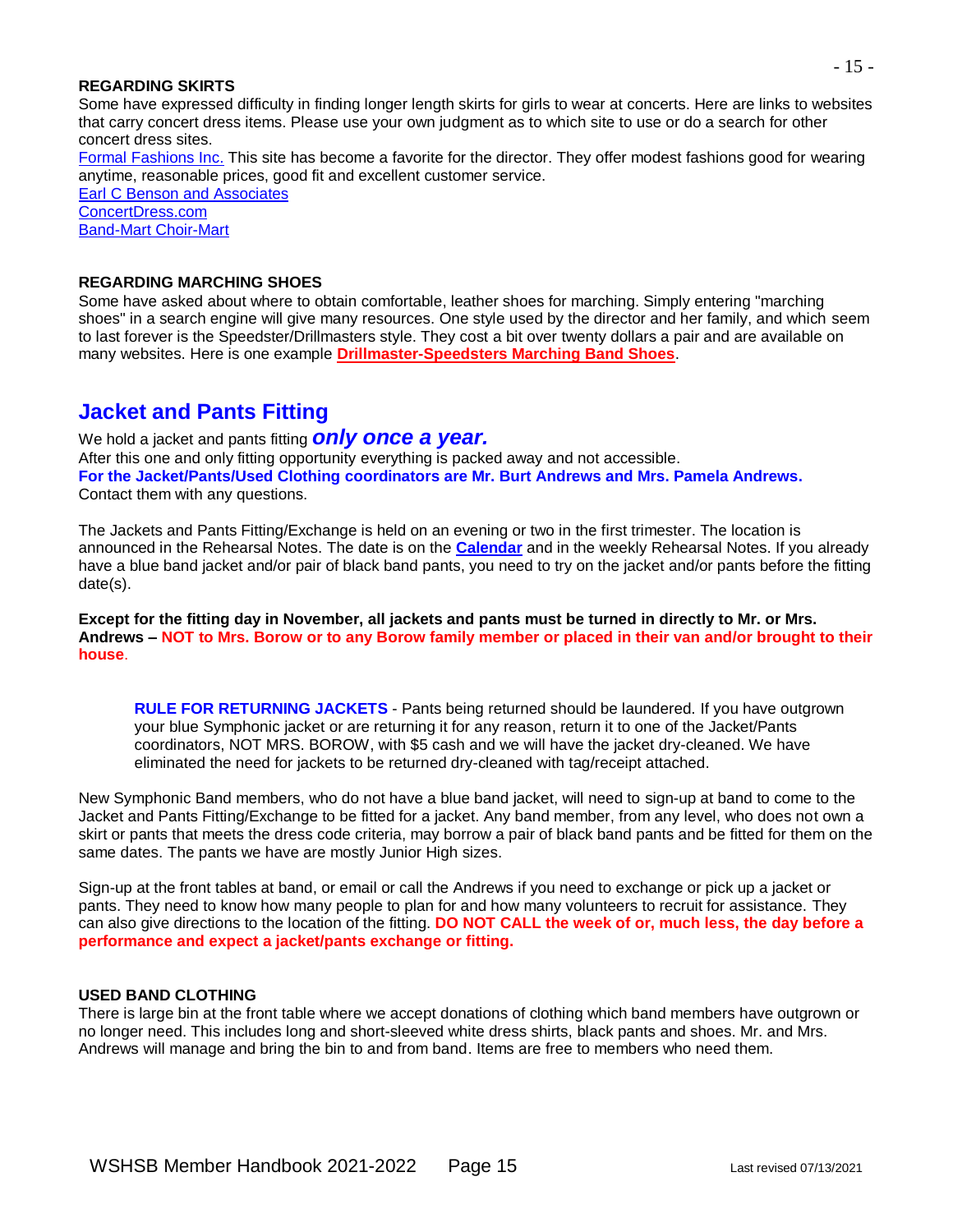# **Student Helpers, Adult Helpers, and Multiple Instruments**

*Student helpers -* As long as a student is still 18 on September 1 they are considered students for that concert year and require an audition. Once a student turns 19, on or before September 1, they are welcome to join or continue under the adult status. **Those willing to be a student helper should inform the director within two weeks of the release of the roster.**

*Adult helpers* are returning, aged-out former students, past adult members or totally new adults/parents. If you would like to play in the WSHSB as an adult helper, you must be willing to play in a band, according to need, as determined by the director. Adults, new to Cadet Band are also referred to as adult helpers. **Those willing to be an adult helper should indicate their desire in the space provided on the Registration Form.** Regardless of age, once a student becomes an adult helper they may not revert to student status.

Adult helpers do not need to audition for Junior band. Any adult helper wanting to move into either Senior or Symphonic band, for the first time, needs to submit an audition. Auditions must be recorded, or live (by appointment only). Audition requirements can be found on the band website. If you already played in any of those bands in the prior season and are not seeking to move up a band, no additional audition is necessary.

*Multiple Instruments* - Junior, Senior and Symphonic Band members may take up a second instrument as a Cadet. However, when the combined bands play, they must play their instrument from the higher band, otherwise known as their primary instrument. **IMPORTANT**: Exceptions to this rule may occur based on the musical needs of a particular song. In that case, students who play more than one instrument are expected to accept and follow the director's choice/decision as to which instrument they will play for that song.

# **Additional Performance Opportunities**

### **CADET PERFORMANCES**

While cadets are not featured at the WSHSB formal concerts, Cadets have two separate performances/concerts, winter and spring, for their parents, siblings and grandparents, generally in their rehearsal space, during their regular practice time. Concert dress is required. The Dress Code is detailed above. Performance specifics will be included in the weekly Rehearsal Notes as details are finalized.

### **WHEATON LIGHT-A-HOLIDAY PARADE**

The Wheaton Light-A-Holiday Parade is in downtown Wheaton on Friday night, the day after Thanksgiving. Participation is voluntary. You need not have marched before to participate in the Wheaton parade and Cadets may march as part of the Patriot Auxiliary. The sign-up sheets are available at the front tables, usually starting with the first rehearsal in September to allow sufficient time for music distribution and rehearsing of songs. Sign-up deadline is generally mid-October.

ALL participants are expected to wear a Santa Hat (large enough to cover ears is good) and normal winter dress outerwear for the parade – dress for the weather. Wear dark pants and, ideally, black shoes, to keep a uniform look. Mittens that allow you to uncover your fingers would be helpful, or perhaps a pair of gloves with the fingertips cut off, for clarinets. Try playing your instrument at home while wearing them. Some find it helpful to bring a bunch of their own hand-warmer packets in their pockets for keeping both their hands and instruments warm.

If you do not memorize your music, you should have a flip-folder and lyre, along with the songs we are performing. A battery-operated clip-light or headband-style light will improve your reading/seeing the music in the dark. Those with larger instruments, such as tubas, sousaphones and percussion, please consider decorating your instrument with a battery-operated string of Christmas lights. This is not required, but adds a festive touch to the band's appearance, if you are able to do it.

Unless directed otherwise, we gather at 5:00pm in the parking lot behind Wheaton's City Hall (NW corner of Wesley St and Wheaton Ave). Step-off is 6pm. Our unit number and pick-up location will be in the General Notes prior to the event. ALL CADETS, as well as parents and siblings of band members, are encouraged to attend and march with us directly behind the band. Again, all are to wear Santa Hats, dark pants and shoes.